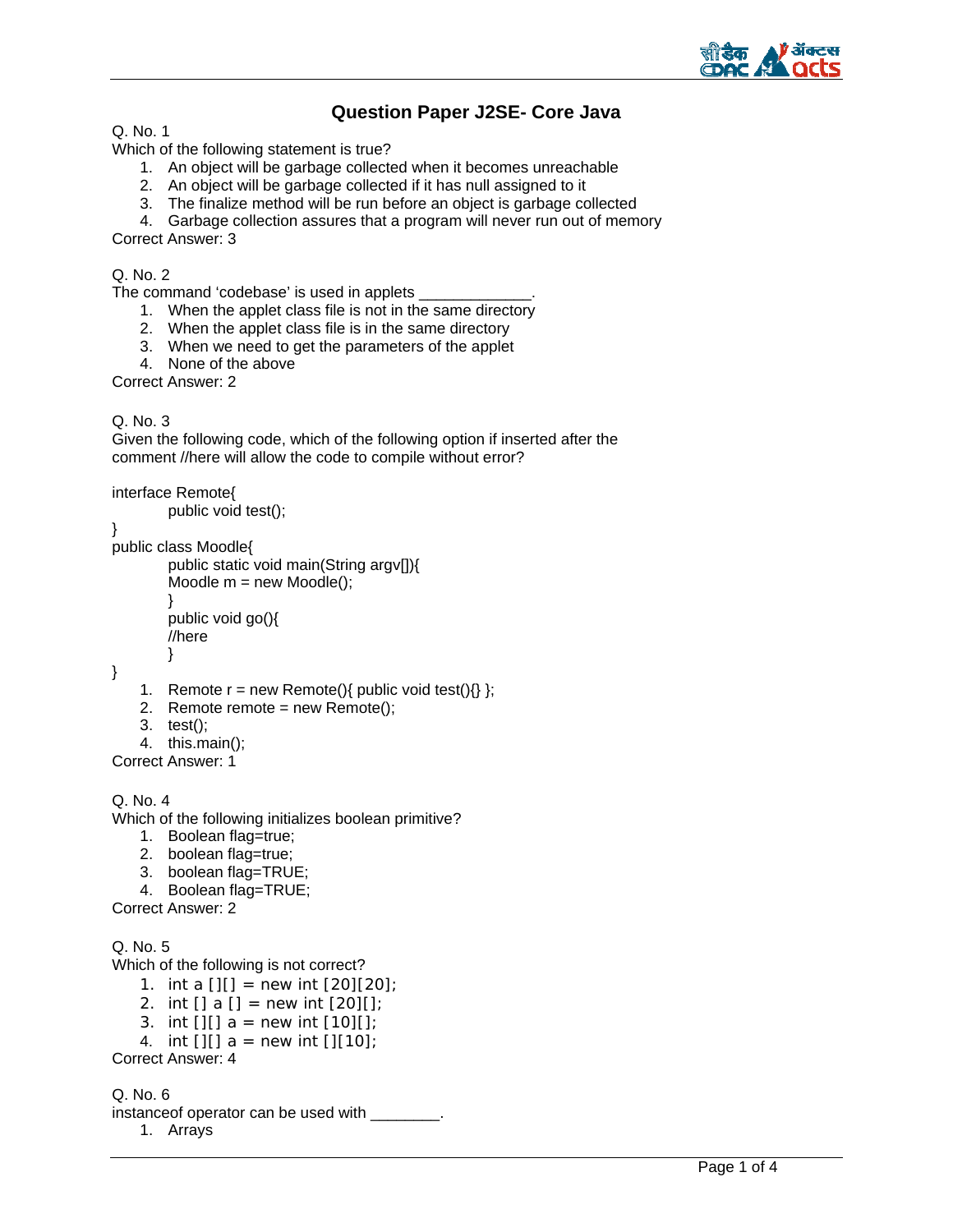

- 2. Final Class
- 3. Classes
- 4. All of the above

Correct Answer: 3

# Q. No. 7

The switch() construct is used to make a choice based upon \_\_\_\_\_\_\_\_\_\_\_\_\_\_\_\_\_\_\_\_\_\_

- 1. char value
- 2. An int value
- 3. A String value
- 4. None of the above

Correct Answer: 1

Q. No. 8 public class CDAC{ public static void main(String a[]){ String  $s1 = "Sun";$ System.out.println(s1.substring(5));

} What is output?

}

- 1. -1
- 2. 0
- 3. StringIndexOutOfBoundsException
- 4. ArrayIndexOutOfBoundsException

Correct Answer: 3

```
Q. No. 9
```
Which of the following modifiers can be applied to a constructor?

- 1. Private
- 2. abstract
- 3. volatile
- 4. All of the above
- Correct Answer: 1

```
Q. No. 10 
Which of the following class is thread safe? 
   1. ArrayList 
   2. HashMap 
   3. Hashtable 
   4. HashSet 
Correct Answer: 3 
Q. No. 11 
class DAC { 
       public static void main(String[] s) { 
       String s1 = "A", s2 = "B", s3 = "C";s2.trim(); s3.concat("D"); 
       System.out.print(s1 + s2 + s3);
        } 
  } 
What is the result of attempting to compile and run the program?
```
- 1. Prints: ABC
- 2. Prints: A B C
- 3. Prints: ABCD
- 4. Prints: ABDC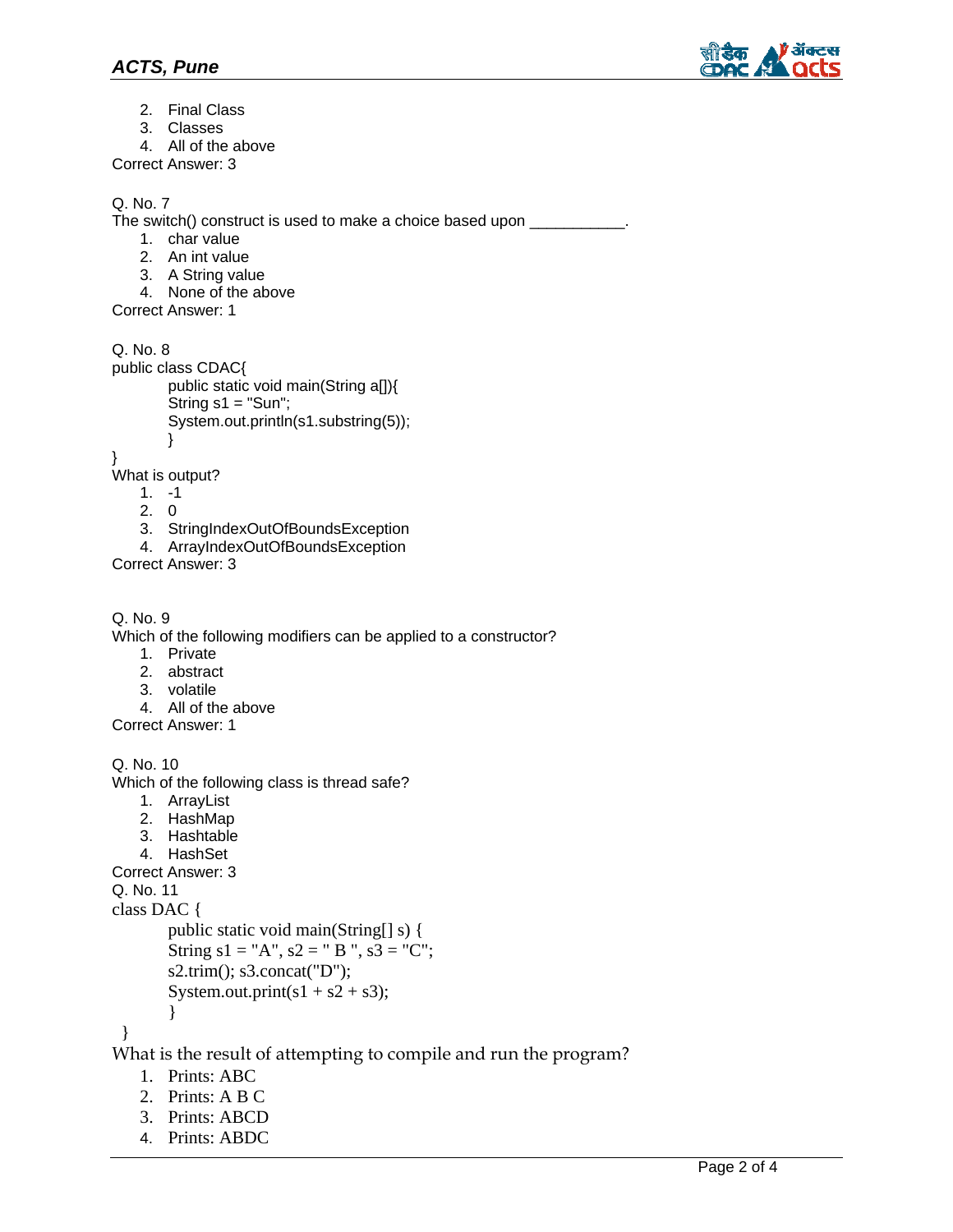

Correct Answer: 2

Q. No. 12 class A {A(int i) {}} // 1 class B extends A {} // 2 Which of the following statement is true? 1. The compiler attempts to create a default constructor for class A 2. No any error, everything will work fine

- 3. Compile-time error at 1
- 4. Compile-time error at 2

Correct Answer: 4

Q. No. 13

Inner classes can not declare\_\_\_\_\_\_ variables

- 1. static
- 2. protected
- 3. final
- 4. transient

Correct Answer: 1

#### Q. No. 14

Please select a true statement about delete() method of java.io.File.

- 1. It can delete a file
- 2. It can delete an empty directory
- 3. Both of the above
- 4. Neither of the above

Correct Answer: 3

#### Q. No. 15

- Entries are organized as key/value pairs
- Duplicate entries replace old entries

Which interface of the java.util package offer the specified behaviour?

- 1. List
- 2. Map
- 3. Set
- 4. None of the above
- Correct Answer: 2

Q. No. 16

Which type of variables cannot be serialized?

- 1. transient
- 2. final
- 3. private
- 4. None of these

Correct Answer: 1

Q. No. 17

There are two computers are connected to internet, one computer is trying to open a socket connection to read the home page of another computer, what are the possible exceptions thrown while connection and reading InputStream?

- 1. IOException
- 2. MalformedURLException
- 3. Both 1 and 2
- 4. None of the above

Correct Answer: 3

Q. No. 18 class CDAC {